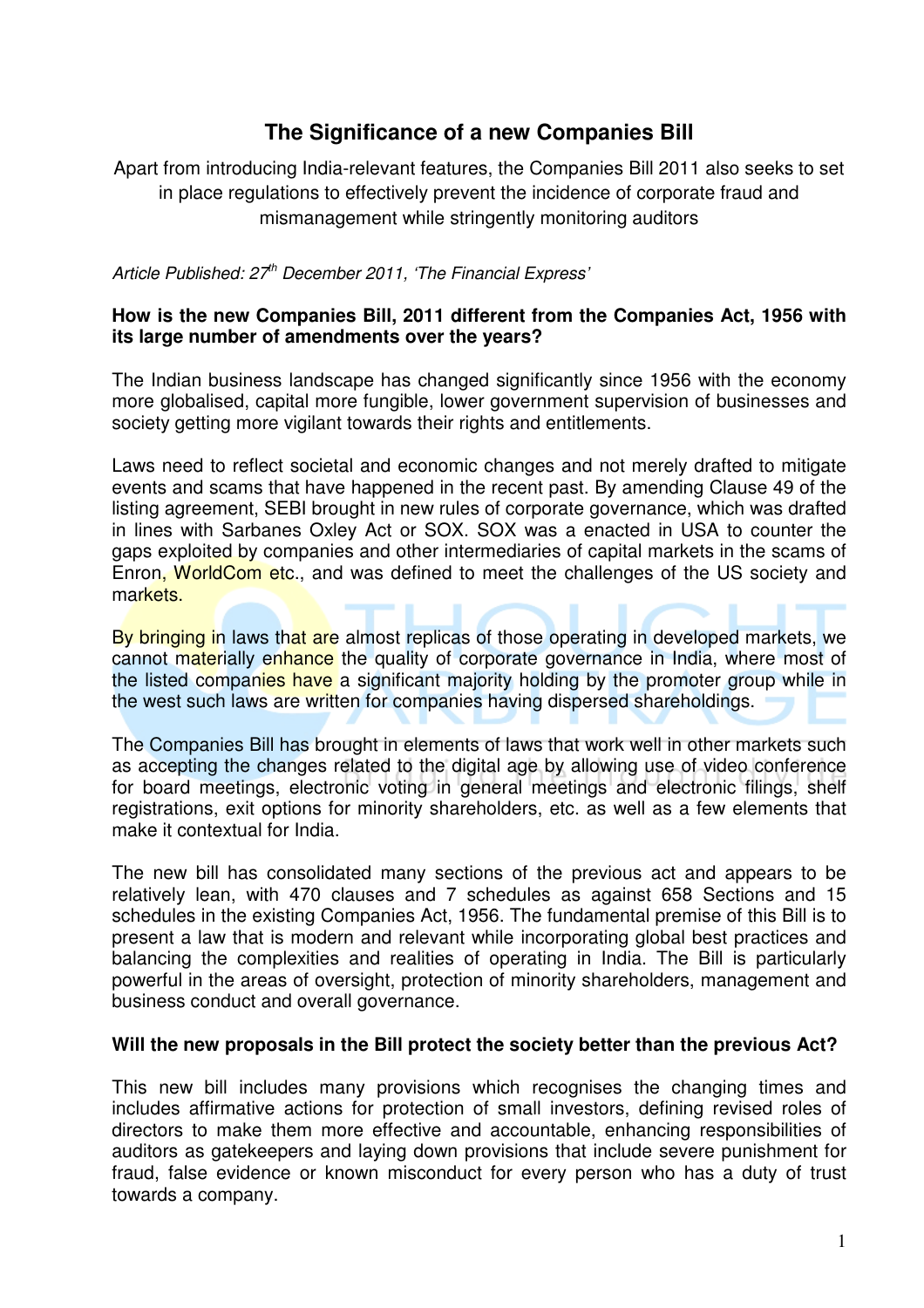Economists argue that having no law is better than having laws that cannot be enforced. Indian system was plagued by a delayed system of enforcement. This bill envisages a quick redressal mechanism by constituting Tribunals, special courts and even the High Courts delegating some of their responsibilities to lower courts for a quicker delivery of justice.

However, the success of proposed bill with enhanced protection to society is largely dependent upon on the quality of implementation irrespective of how good the intent of legislature is in its design and objectives.

#### **How will the Bill improve corporate governance? Will the independent director's role now be effective?**

There are significant changes in the roles, independence, appointment, rotation, evaluation and responsibilities of independent directors and code of conduct by other directors. The current bill requires that all resolutions in a meeting convened with a shorter notice should be ratified by at least one independent director. This could create an element of veto power by these directors, which will be unique to India. The other clauses on directors' responsibility statements, statement of social responsibilities, and the directors' responsibility over financial controls, fraud, etc. will create a more transparent system brought about through better disclosures. The bill also proposes inherent principles of anti-self-dealing where by any undue gain made by a director by abusing his position will be disgorged and returned together with monetary fines.

The additional provisions and proposals that foster corporate governance include regulating related party transactions, consolidation of all companies within the group, self -declaration of interests by directors along with disclosures of loans, investment & guarantees given for the businesses of subsidiary and associate companies, which may be outside of normal disclosures.

The bill proposes an enhanced investor protection framework by bringing in proposals for class-action suits, empowering small shareholders who can restrain management from actions which they believe are detrimental to their interest or circumstances when such shareholders can exercise an option of exiting the company where they do not concur with proposals of majority shareholders. The new bill also proposes tighter norms for raising money from the public and makes insider trading, impersonation etc. a criminal offence. These norms in isolation do not make a paradigm shift but when aggregated, these changes are structural and fundamental

However, in the quest for creating an environment of independence, laws can become restrictive for an enterprise. The case in point is the clause that requires that companies need to select independent directors from a database maintained by the government or explain why they have not used such a database. A board is a unit of management and oversight of an enterprise, whose primary objective is to maximise returns for its shareholders. In such a case, having independent directors, who may have significant dissimilar views on running of a company could create significant barriers to decision making especially when they collectively could exercise veto powers. Jury is still out whether having activist individuals on a board creates better value for the minority shareholders.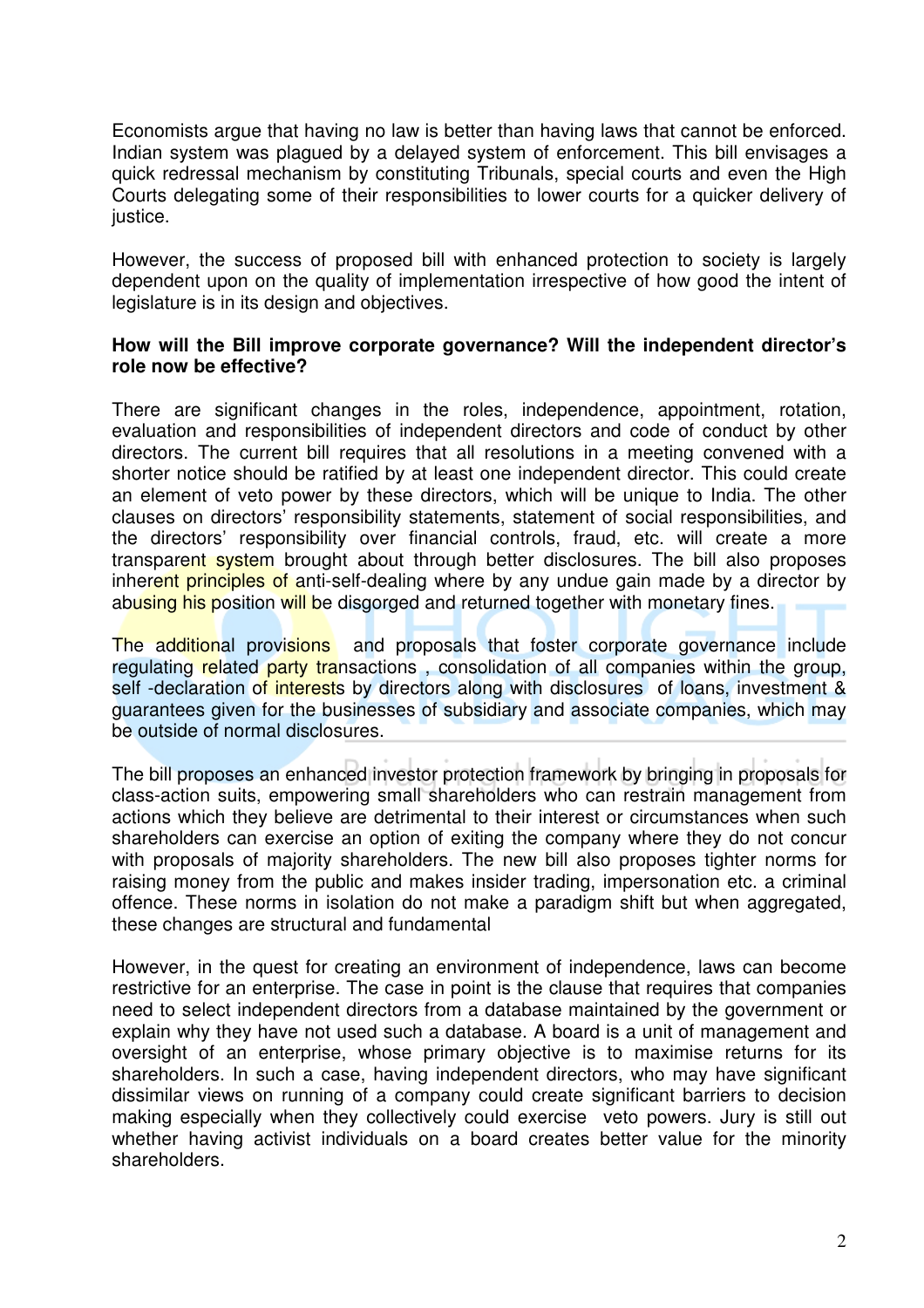## **Will the role of auditors as gatekeepers change and will that improve audit quality?**

Recent financial frauds have sullied the image of Indian corporate environment and to restore confidence in legal framework governing Indian corporates and capital market, this bill has proposed radical revision in the roles of gatekeepers.

Statutory auditors now have onerous duties and responsibilities as whistle-blowers to formally report any fraudulent acts of the management. They are subject to compulsory rotation and are expected to adhere to strict independence standards. They hold their position in fiduciary capacity, are subject to periodic rotation and this bill has proposed restrictions on accepting non-audit jobs. In case of failure to act diligently or in case of fraud, the proposed law prescribes civil, criminal and monetary fines, in proportion to the quantum of fraud that is later detected.

The issues relating to rotation of auditors have been debated at length though whether such rotation improves audit quality and independence is an open question and there is no empirical evidence that conclusively proves either point of view. The government companies have been compulsorily rotating their auditors every few years for the last 50 years but whether that has led to improved audit quality has not yet been established. Similarly, a common link for a number of corporate failures across the world has been a long standing cosy auditor - client relationship.

The oversight mechanism apart from the audit committee will also include a statutory body, National Financial Regulatory Authority, with powers of a civil court empowered to notify accounting and auditing standards and monitor compliance of such standards including regulating the professionals, who are required to comply with them. Serious Fraud Investigations Office (SFIO), will be another agency enforcing governance with statutory powers to prosecute. The oversight framework for auditors is now moving away from principles of self-regulation of the Indian Institute of Chartered Accountants to a government body with powers of a court .This change may alter the way the accounting profession in India is carried out.

## **Should contribution towards Corporate Social Responsibility (CSR) need to be mandated?**

Indian companies usually do not differentiate between CSR and corporate philanthropy and hence no distinction is made between a strategic spend and donations. A compulsory spend of 2% of profits by companies of certain size for causes approved by the government also works against shareholders rights and entitlements as this spending is not aligned to the company's strategy and hence not sustainable.

The freedom of choice to determine how much and the manner to spend on CSR should be left to the company .From the point of the beneficiaries, how they get affected in the year of a loss or low profits, is a matter of concern as the investments of earlier years may be lost if funding is not sustained over the life of a project.

## **What are the areas that Indian companies will find challenging?**